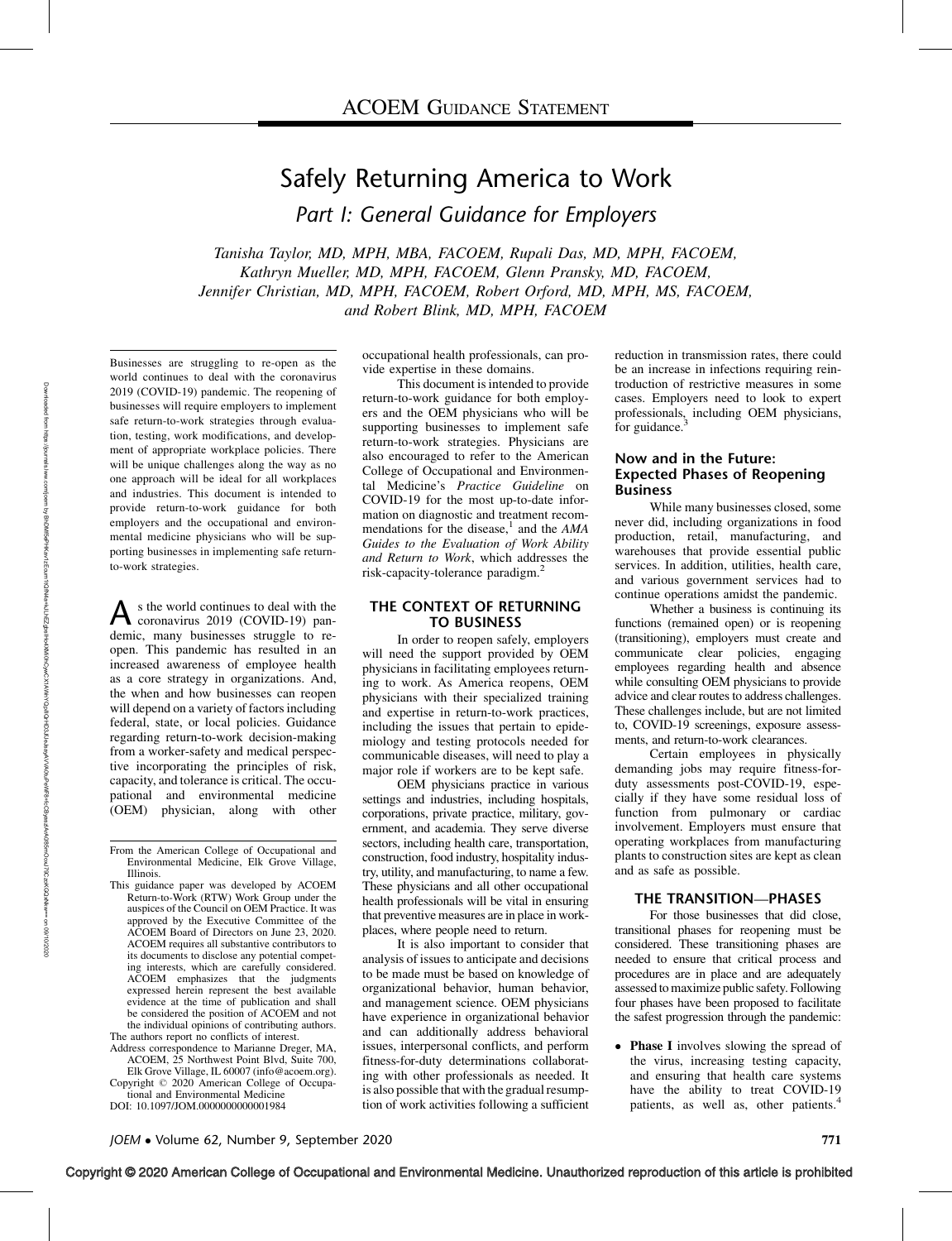The trigger to move to Phase II is when a state reports sustained reduction in cases at least one incubation period or 14 days, hospitals can treat without resorting to crisis standards of care and sufficient capacity exists to test people with COVID-19 symptoms.<sup>4</sup>

- Phase II is when individual states can safely diagnose, treat, and isolate COVID-19 cases and their contacts, businesses and schools can reopen. However, physical distancing and limitations on gatherings will still need to<br>be in place.<sup>4</sup> People may be asked to wear face masks in the community to reduce the risk of asymptomatic spread; those who are sick will be asked to stay home; and high-risk individuals including the immunosuppressed, pregnant women, and those with chronic health conditions such as hypertension, heart disease, pulmonary conditions, and obesity should continue to follow stay-at-home recommendations.<sup>4</sup> Testing for active infection should become more widespread with routinization of point-of-care diagnostics and the capacity to test for active infection should include hospitalized patients, health care workers, and workers in essential roles such as community-facing roles in health and public safety.<sup>4</sup> Similarly, close contacts of confirmed cases and outpatients with symptoms should be tested. $4$  Contact tracing will be performed by public health departments on a larger scale especially with the development of newer methods of tracking with media Apple and Google and the use of professional organizations.<sup>5</sup>
- Phase III will see the establishment of immune protection and the lifting of physical distancing when effective tools for mitigation are in place including adequate treatment, and a safe and effective vaccine.<sup>4</sup>
- $\bullet$ Phase IV involves being ready to implement the previous phases towards containing a resurgence of the current virus or a future pathogen.<sup>4</sup> The move towards less restrictive physical distancing could precipitate an acceleration in cases and surveillance will be important.<sup>4</sup>

Because many states or cities are not following the suggested phases, it becomes difficult for companies to determine what measures they should have in place.

# CLINICAL MANIFESTATIONS OF COVID-19

Avariety of evidence-based resources are available that address the evaluation and

### TRANSITION PHASES<sup>9</sup>

### Phase I

Essential businesses only open to limit virus spread. And ensure health care systems not overwhelmed.

Reduction in cases/sufficient testing capability/flattening in number of cases  $-$ Move to:



#### Phase II

Limited reopening of non-essential businesses. Face masks and social distancing required.

Immune protection established. Move to:



#### Phase III

Businesses reopen and physical distancing requirements relaxed.

Effective mitigation tools in place including adequate treatment and safe, effective vaccine developed



#### Phase IV

Prepare for the next pandemic. invest in the scientific, public-health, and medical infrastructure needed to prevent, detect, and respond to the next infectious disease threat.

treatment of COVID-19 infected workerpatients. These resources include the ACOEM Practice Guideline on Coronavirus (COVID-19) available free of charge through MDGuidelines at [https://info.mdg](https://info.mdguidelines.com/covid-19)[uidelines.com/covid-19](https://info.mdguidelines.com/covid-19). The COVID-19 guideline provides recommendations for employer considerations, a discussion of disability considerations, and diagnostic approach, as well as treatment recommendations. However, ACOEM cautions that quality literature is quite limited for treatment of COVID-19, and therefore aspects of this guideline (and all guidance) can rapidly become out of date. This guideline has undergone, and will continue to undergo, updating as the science evolves.<sup>1</sup>

# Symptoms and Signs of COVID-19 Illness

Clinical signs usually begin within a week in symptomatic individuals and include fever, cough, shortness of breath, fatigue, and muscle pain.<sup>1</sup> Sore throat, sputum production, headaches, and diarrhea occur in smaller percentages.1 For months, the U.S. Centers for Disease Control and Prevention (CDC) accepted fever, cough, and shortness of breath as early indications that someone might have the disease caused by the coronavirus. However, additional symptoms that may be indicative of the disease have emerged: chills, repeated shaking with chills, muscle pain, headache, sore throat, and new hypogeusia or ageusia as well as anosmia.6,7 Loss of taste and smell have been found in many coronavirus patients.<sup>6</sup>

# Potential Complications: Organ System Effects

Mild disease, with no or minimal pneumonia, has been reported in approximately 80% of patients, while asymptomatic infection of unknown frequency is known to occur.<sup>1</sup> Pneumonia may develop during the second to third week of symptomatic infection, being severe in about 15% of patients and critical in another  $5\%$ .<sup>1</sup> Common complications include acute respiratory distress syndrome (ARDS), followed by anemia, acute heart injury, and secondary infections.<sup>1,8–11</sup> Other complications include embolic events leading to strokes and other neurologic sequelae, as well as, multi-organ failure.

Post-infection recovery is estimated at 2 to 3 weeks among non hospitalized individu $als<sup>1</sup>$  In patients with mild to moderate pneumonia treated with oxygen supplementation, recovery is estimated at 4 to 8 weeks after hospitalization.<sup>1</sup> Severe pneumonia and ARDS have worse prognoses and are associated with a significant reduction in lung function requiring as much as 6 months for recovery.<sup>1</sup>

### Recovery and Rehabilitation— Course, Treatments, Impact on Work Function

Recovery may be delayed in some workers who might need rehabilitation in order to return to work. Multiple complications of COVID-19 illness are being identified and currently include cardiac, pulmonary, neurological, renal, cognitive, and psychological issues.<sup>1</sup> Problems with memory and concentration are being described and poorer problem-solving skills, especially in those who have been in the intensive care unit.<sup>3</sup> Workers may be deconditioned following their illness and need time to re-acclimate. Recovering workers might experience sleep disruption as circadian rhythms may be out of synch; additional time may be needed to restore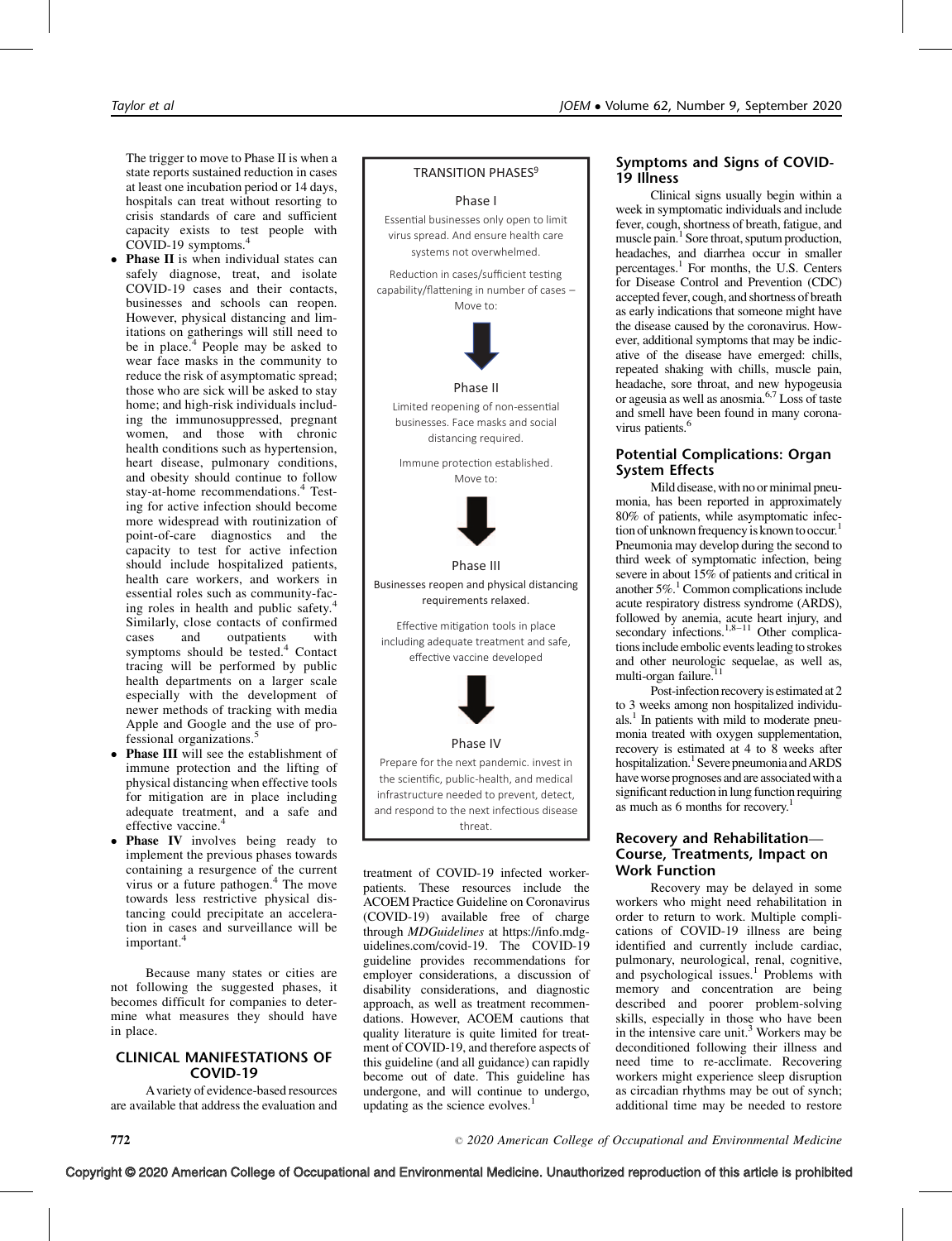sleep–wake cycles and get back on a work schedule. It is best if employers work with OEM physicians and health services to advise on the care of workers who have been ill and specify the need for any work accommodations.<sup>3</sup>

# Psychological Sequelae and Management

The literature indicates a negative impact of COVID-19 on mental health. Stressors include perception of safety, threat, and risk of contagion. Information overload, quarantine, social exclusion, financial loss, and job insecurity are other stressors.<sup>1</sup> Employees may not trust management and COVID-related layoffs have led to increased stress and decreased morale.<sup>13</sup> The psychological impacts of the COVID-19 pandemic in those returning to work include post-traumatic stress disorder (PTSD), anxiety, and depression.<sup>14,15</sup> While the prevalence of psychological symptoms is likely to vary by workforce, the possibility of psychological impacts in the workplace should be recognized and appropriate workplace strategies considered including employee assistance program (EAP) services and other mental health resources.<sup>16</sup> These include communicating plans to employees and recognizing and addressing stress. (Additional resources can be found at [https://www2.deloitte.com/](https://www2.deloitte.com/global/en/pages/about-deloitte/articles/practical-workforce-strategies-that-put-your-people-first.html?nc=1) [global/en/pages/about-deloitte/articles/](https://www2.deloitte.com/global/en/pages/about-deloitte/articles/practical-workforce-strategies-that-put-your-people-first.html?nc=1) [practical-workforce-strategies-that-put](https://www2.deloitte.com/global/en/pages/about-deloitte/articles/practical-workforce-strategies-that-put-your-people-first.html?nc=1)[your-people-first.html?nc=1](https://www2.deloitte.com/global/en/pages/about-deloitte/articles/practical-workforce-strategies-that-put-your-people-first.html?nc=1)).<sup>17</sup>

# DEVELOPING A SUCCESSFUL RETURN-TO-WORK POLICY

Employers will need to develop and institute policies to protect returning employees. Delineating leadership and COVID team responsibilities is an important part of any policy development. OEM physicians are leaders in their organization and have various collaborative roles with other health and safety team members including human resources (HR), safety, industrial hygiene, infection control, and management. Members of the team will have various responsibilities and be asked to advise in various return-towork considerations. CDC and the Occupational Safety and Health Administration (OSHA) have both made recommendations for employers regarding workplace considerations.18 Different policies will need to be developed for different worksites and jobs. The information below summarizes those policies which are recommended by CDC and medical experts and in some cases have already been shown to be successful.

# Policies for Dealing with Infected and Exposed Employees in the Workplace

One goal is to keep those with known high-viral shedding at home in isolation

during peak viral shedding.<sup>1</sup> Viral shedding may begin as early as 2 to 3 days before symptom onset, and is greatest during the first several days.<sup>1</sup> For essential service workers, CDC recommends return to work 10 or more days after onset of symptoms, with the absence of fever for 72 hours after being off any fever-reducing medications, respiratory symptoms being markedly improved and any diarrhea resolved.1,19 Employees should be kept off work if they spike additional fevers or if they have persistent shortness of breath or fatigue; it is recommended that interviews with workers be repeated every 2 days by OEM professionals.

Those exposed to a positive or presumed case (eg, negative COVID-19 test but suggestive symptom pattern given testing sensitivity of only 70% to 75%), should have the choice of quarantine for 14 days or work with a mask for 14 days with temperature checks twice daily and discontinuation of work if any symptoms develop. $\frac{1}{1}$  Guidance for return to work is expected to evolve depending on the workforce and external circumstances. For example, at the height of the pandemic, when health care workers were on the frontline and facing staffing challenges in health care facilities, the CDC issued guidance regarding returning health care workers after COVID-19 illness.<sup>19</sup> These care workers after COVID-19 illness.<sup>1</sup> required modifications of face mask for source control at all times and avoidance of immunosuppressed patients until 14 days<br>after illness onset.<sup>19,20</sup> Facility masking policies evolved as the pandemic progressed.

Policy for Addressing the Asymptomatic Worker—Asymptomatic workers who perform services, such as food preparation and who are at risk of transmitting the disease, need special considerations regarding viral shedding and perhaps should avoid certain activities. Thus, an option is to consider having employees who could be in the incubation stage work from home where feasible for at least 2 weeks after a possible exposure.<sup>1</sup>

Surveillance/Screening Policies—It is recommended that employers implement a surveillance system to include the education of workers as well as screening to prevent employees with COVID-19 symptoms from entering the workplace.<sup>1</sup> Sick employees (including those with minimal symptoms) should stay home from work as it is important to eliminate all contact between the healthy workers and potentially infectious ones.<sup>1,21</sup>

Temperature Screening/Symptom Questionnaires—These are currently in use upon entry as reasonable strategies to limit exposure to sick persons, supplemented by confidential evaluation if concerns of illness or exposure arise as well as contact tracing as recommended by federal and local authorities. Anyone with a cough or other symptoms, should be asked to stay

at home. Employees who become sick should be instructed to call a provider or health care organization in advance, discuss the symptoms, and seek testing if available.<sup>1</sup> Employers should maintain confidentiality regarding an ill employee's identity.<sup>1</sup> Further questions about potential COVID-19 infections can be directed to local health departments, which have the expertise and personnel to investigate outbreaks and perform contact tracings.<sup>1</sup>

OEM professionals can best facilitate employer efforts to keep employees out of the workplace who might be infected and potentially spread the virus while maintaining appropriate privacy, open reporting, and avoidance of non-reporting for fear of retribution.

Risk Assessment Policies—Risk assessment includes whether the employee was in close contact with someone exposed to the virus, the duration of that contact, whether they were using any personal protective equipment (PPE) and the type of PPE used.<sup>1,22</sup> OEM professionals can help to facilitate contact tracings as well as the return-to-work process while ensuring confidentiality. Employer representatives may need to determine if a doctor's note, lab tests, or medical records are required to allow them to re-enter the workplace. Procedures and policies should be re-evaluated, where sick leave benefits, worker education, and work-at-home options should be adequate and flexible to ensure that employees will not come to work sick,<br>or soon after exposure to an exposure to an infected person.

# Risk Analysis Pyramid and Approach—Commuting, Onand Off-Site Work, List of High/ Low Risk

OSHA has divided job tasks into four risk exposure levels: very high, high, medium, and lower risk.<sup>23</sup> These exposure levels represent the probable distribution of risk. Classification of worker exposure to SARS-CoV-2 (see OSHA's Occupational Risk Pyramid at [https://www.osha.gov/](https://www.osha.gov/SLTC/covid-19/hazardrecognition.html%23risk_classification) [SLTC/covid-19/hazardrecognition.html#](https://www.osha.gov/SLTC/covid-19/hazardrecognition.html%23risk_classification) [risk\\_classification](https://www.osha.gov/SLTC/covid-19/hazardrecognition.html%23risk_classification)) can help employer representatives determine and implement control measures). OSHA classified worker risk of occupational exposure to SARS-CoV-2, the level of risk depends on industry type, the need for contact within six feet of individuals who are suspected of being infected or are infected with the virus, or the need for repeated or extended contact with such individuals.

Very high-exposure risks jobs are those with elevated potential for exposure to known or suspected sources of COVID-19 due to medical, laboratory, or post-mortem procedures. High-exposure risk jobs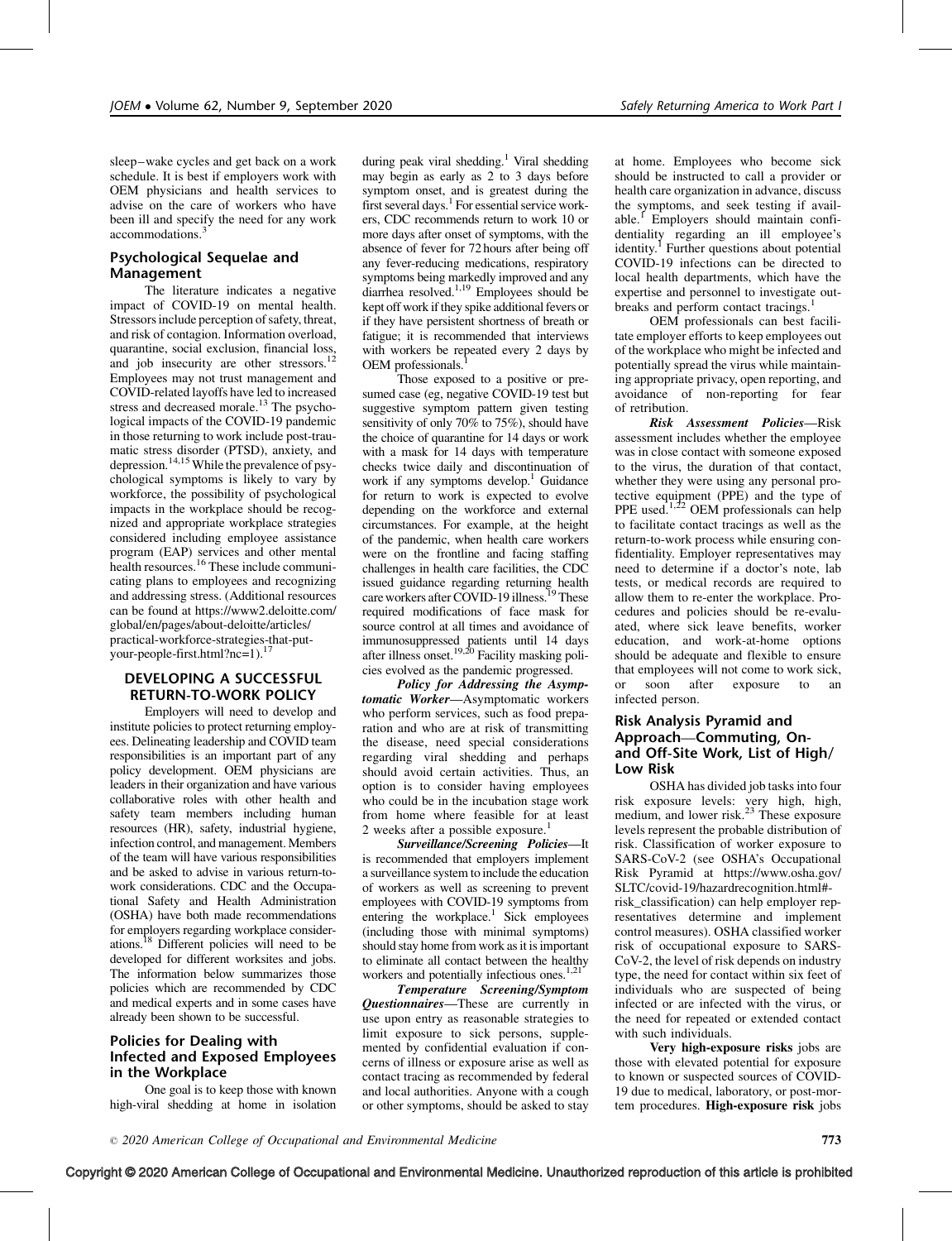include health care delivery workers and support staff, medical transport workers, and mortuary workers.23 Medium-exposure risk refers to those jobs that require frequent or close contact—within six feet of those who are suspected to be infected with the virus, but not known to be infected. $2$ This category includes workers who have frequent contact with travelers. Lower exposure risk refers to jobs that do not require contact with those infected with the virus or who are suspected to be so—these jobs have minimal occupational contact with the public and other co-workers.<sup>2</sup> Examples include remote workers; office workers, and manufacturing/industrial workers who do not have frequent close contact with coworkers, customers, or the public. This category would also include health care workers providing only tele-<br> $\frac{1}{24}$ medicine services (see box).<sup>2</sup>

Most American workers will likely fall in the lower exposure risk (caution) or medium exposure risk levels.

in phases, closing common areas to prevent congregating, and minimizing non-essential travel.<sup>31</sup> Other options for transitioning workers to worksites while reducing potential exposures include varying hours of operations (eg, an early and late shift, rotation of workers at home and in the office, and redesigning the workplace to increase physical distancing).31 Commonly touched worksite surfaces should be cleaned frequently, including machine controls, door handles, bathroom doors, faucet handles, and lunch tabletops.<sup>1</sup> Sharing equipment should be avoided when possible (eg, keyboards and workstations), and shared surfaces should be cleaned between shifts or between worker usage.<sup>1</sup>

Until population immunity is well established by vaccination, engineering controls, physical distancing, and minimizing viral spread, it will be necessary to exclude sick persons from the workplace to prevent virus transmission. Strategies will need to be established to maximize

#### Return to Work and the Importance of Telehealth

Despite being available for years, telehealth has been underutilized by employers and OEM providers. Since COVID-19, begins being are about the usage with a reported 2000% rise in telemedicine visits.<sup>24</sup>The rapid increase in its use is due to physical distancing guidelines, a relaxation of Centers for Medicare & Medicaid Services rules,<sup>25</sup> and changes in state regulations. Employers, OEM providers, and workers' compensation insurers are adopting telehealth as a matter of necessity.<sup>2</sup>

In the workplace, telehealth has a variety of applications including health and wellness evaluations, return-to-work evaluations, initial injury, and follow-up visits and illness care (including assessment of<br>COVID-19 and bloodborne pathogen exposures).<sup>27</sup> The advantages of telehealth are particularly<br>pronounced among wor employers as an important method to control health care delivery costs. Telehealth has the<br>potential to save on costs as well as lost work time.<sup>29</sup>

Even as telehealth regulations are anticipated to revert to the previous state after the emergency is<br>over, the use of telemedicine will likely continue.<sup>30</sup> Telehealth has an important role in contributing to a healthy workforce as physical distancing guidelines are gradually lifted. Workers may be cleared to return to work through a telemedicine visit, and employers can be provided some confidence about the health of their workforce as they reopen. Encouraging appropriate use of telehealth services will benefit employers, workers, and society at large. Telehealth services can be accessed via smartphone, tablet, laptop, etc., providing immediate contact while avoiding unnecessary visits for screening and clearances, and providing employees and employers with an immediate status report. COVID-19 testing results can be provided online via the Health Insurance Portability and Accountability Act of 1996 (HIPAA) compliant portals.

# PRE-/RE-OPENING ACTIONS: IMPLEMENTING HIERARCHY OF CONTROLS AND EMPHASIS ON PHYSICAL DISTANCING, ENVIRONMENTAL ADAPTATION, AND EDUCATION STRATEGIES

# Practical Return-to-Work Considerations with Specific Examples

According to emerging federal guidelines, symptomatic individuals must be cleared by a medical provider before returning to work. $31$  Employers are instructed to develop and implement policies and procedures for workforce contact tracing following a positive COVID test.<sup>31</sup> Other recommendations include the use of telework where possible, returning to work

social distancing, such as enabling work at home when possible, separate entrances and exits, staggering shifts, barriers between workers, avoiding queues at entrances and restrooms, modifying or closing cafeterias, designating alternative places and specific arrangements for breaks and lunches, unidirectional hallways, and restricting in-person meetings. Separation from customers and others who enter the workplace should be maintained. As physical distancing may be a pivotal strategy to prevent viral transmission at work, other opportunities to keep workers physically apart must be considered.

Before reopening, all worksites should be thoroughly cleaned and disinfected. After opening, the frequency, cleaning products, and type of site cleaning required to minimize the spread of

infection must be established. Further, procedures necessary to keep surfaces from being contaminated, keeping them clean, and to minimize multiple people touching the same surface will be necessary. Considerations should be given to whether hand sanitizer, extra wash areas, and other protective equipment should be supplied as well. Employees must be educated regarding the proper use and storage of protective equipment and cleaning agents. Procedures should be put in place regarding the handling of mail, incoming products, as well as distribution. Additional break spaces may need to be created, break and lunch periods staggered, limiting the number of individuals in break areas, and enforcement of social distancing at outside eating and smoking areas.<sup>32</sup> Employees will most likely need training, signage, and supervision to ensure maximum compliance with safety protocols being implemented. Further, a ramp-up period will most likely be necessary to ease the transition, reduce stress, avoid injuries, and minimize workplace conflict by allowing a period of re-engagement with the organization's mission at the individual and workgroup levels.

Further, strategies have been identified that will minimize at-risk contact, for example, curbside pickup, extended hours for seniors, limiting the number of people inside the store at one time, enforcing separation of customers, transportation issues, and the use of face coverings.<sup>33</sup> Employees should be instructed about hand-shaking and safe use of electronic devices with touch screens, for example.

#### a. Masking

It is most likely that face coverings will be continued to be required by everyone at work. Current federal, state, and local regulations and recommendations need to be reviewed. Should the employer supply and maintain face coverings if homemade masks are not permitted? If workers bring face coverings from home, will there be facilities to store and maintain them at the workplace? Training and supplies will be needed to maintain the proper use of face coverings. $34$ 

Masking decreases interpersonal transmission of the virus.<sup>34</sup> Fit testing may be required in accordance with the OSHA Respirator Standard, for example, for tight-fitting masks such as  $N95$  masks.<sup>35</sup> Fit testing for health care personnel is required with the same model, style, and size respirator that the worker will be required to wear for protection against COVID-19. Initial fit testing is essential to determine if the respirator properly fits the worker and is capable of providing the expected level of protection.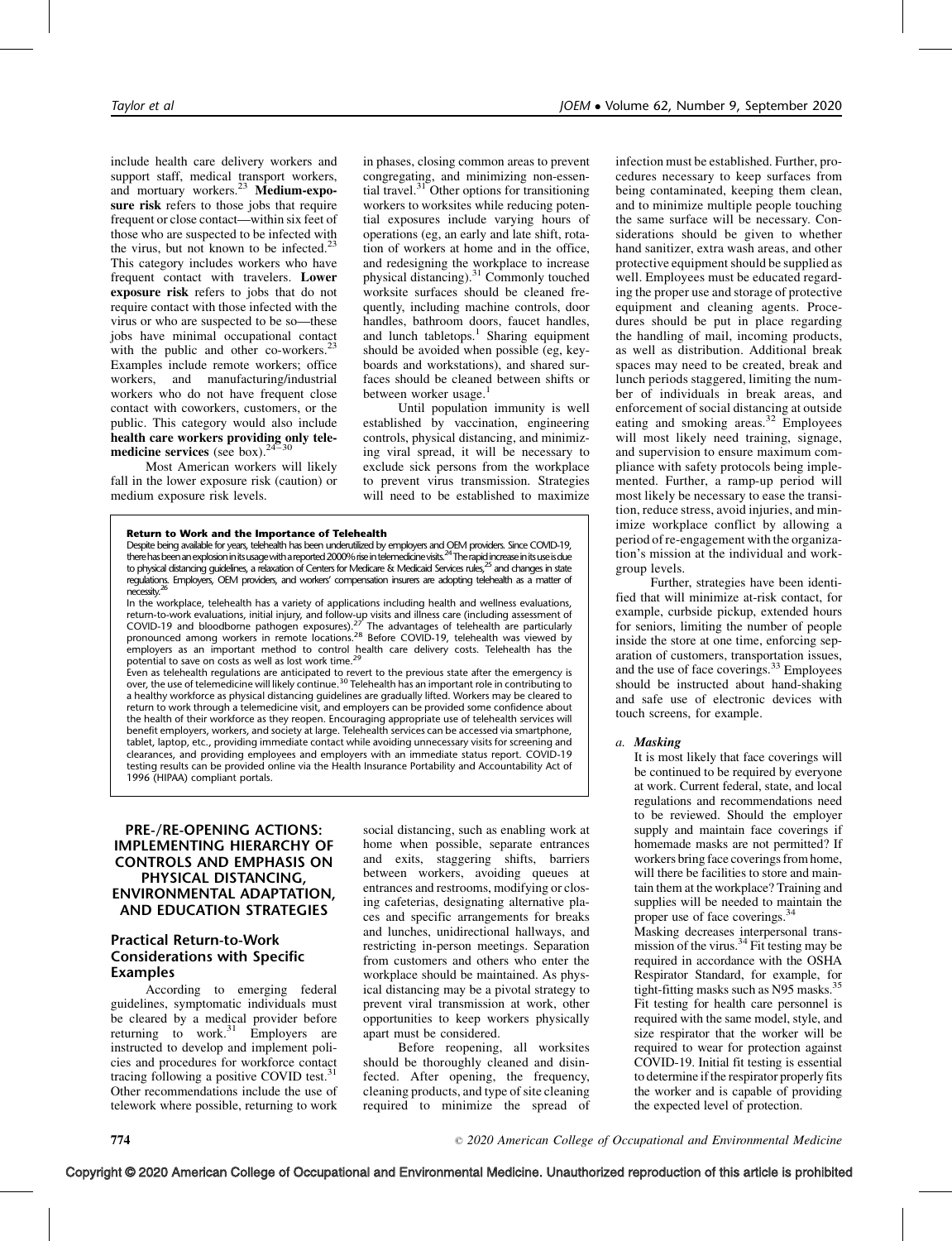Employers in non-health care industries may be called upon to make decisions regarding whether employees will be permitted to wear homemade masks or medical masks and whether the employer will provide masks. In addition to masking policies, other critical policies in the return-to-work process include those related to illness, work meetings and travel, cleaning, and disinfecting.<sup>21</sup> Return-to-work policies help with transitioning employees back to work, and such policies must be clear, concise, well communicated throughout the organization, and consistent with federal and state guidance.

- b. Maintaining Employee Mental Health Employers should anticipate anxiety, distrust, and conflict due to concerns about safety as well as other stressors. Extra mental health support is critical via EAPs or other mental health resources as well as coaching for managers. Employees may also need more logistical support than before, such as childcare, eldercare, or respite care as examples.
- c. Travel, Off-Site Activity, Interaction with Customers

How employees get to work is also important, with consideration being given to their risks of contracting the virus using personal or public transportation. The acceptable level of risk due to this activity should be considered, especially if public transportation is involved. Consideration should also be given to how well current measures (eg, face coverings and hand hygiene) prevent transmission in these settings, and how the risks can be minimized. Employers should weigh the risk of potential illness as well as the need for 14-day quarantine if travel is to endemic areas.<sup>1</sup> Web-based meetings can be substituted for travel and in-person meetings whenever possible to reduce exposures.

d. Community Considerations—Vulnerable Populations

Employers should strongly consider special accommodations for vulnerable individuals.<sup>31</sup> Work restrictions will be needed to facilitate the return-to-work transition in a safe manner. Those who interact with nursing home residents and patients must adhere to strict<br>hygienic protocols.<sup>31</sup> Restrictions protocols. $31$ include telework, masking, social distancing, reducing the presence of immunocompromised or other vulnerable individuals in the workplace. Further, hand hygiene, respiratory etiquette, and disinfection of surfaces will continue to be crucial.<sup>36</sup> Staff should be trained on how to properly clean workplaces and be provided with  $PPE<sup>1</sup>$  Privacy laws require confidentiality to avoid the perception of discrimination against vulnerable workers.<sup>37</sup>

e. Preventing Infected People from Coming to Work—Screening; OEM Role in Evaluating Results; Limitations of Testing; Risk Assessment of Exposed Workers; Quarantine Testing

Expert advice will be needed to progress from the current approach of simply conducting a temperature check and asking about symptoms as a screen, to testing and interpretation. Tests that might be able to detect early or asymptomatic coronavirus infections that are reliable and could easily be employed on-site in workplaces should be considered to protect patients and the public. Current tests that can help facilitate return to work include the nasopharyngeal or oropharyngeal swab test relying on molecular and antigen testing methods that detect the presence of the virus in specimens collected from the respiratory tract.<sup>38</sup> These types of tests are acceptable for the purpose of case detection, public health action, clinical evaluation of individual patients, and informing infection prevention practices.<sup>38</sup>

Many tests have received emergency use authorization (EUA) from the U.S. Food and Drug Administration (FDA) most of which are designed to be performed in a laboratory setting, but a small number, such as point of care (POC) tests, are designed to be performed in patient settings such as urgent care centers, physician's offices, and<br>emergency departments.<sup>39</sup> A list of such tests can be found at: [https://www.fda.](https://www.fda.gov/medical-devices/emergency-situations-medical-devices/emergency-use-authorizations%23covid19ivd) [gov/medical-devices/emergency-situa](https://www.fda.gov/medical-devices/emergency-situations-medical-devices/emergency-use-authorizations%23covid19ivd)[tions-medical-devices/emergency-use](https://www.fda.gov/medical-devices/emergency-situations-medical-devices/emergency-use-authorizations%23covid19ivd)[authorizations#covid19ivd.](https://www.fda.gov/medical-devices/emergency-situations-medical-devices/emergency-use-authorizations%23covid19ivd) Validated polymerase chain reaction (PCR) **testing** for the virus is recommended<br>in clinical settings.<sup>39,40</sup> PCR testing may persist as positive due to remaining viral fragments, that is, PCR is positive, but the host has stopped shedding viral particles.<sup>40</sup>

CDC guidance included both test-based and symptom-based strategies to facilitate return to work. Testing is contingent on the reliability of the test, availability of ample testing supplies, laboratory capacity, and convenient access to testing.19 The test-based strategy requires resolution of fever without the use of fever-reducing medications, improvement in respiratory symptoms and negative results of a molecular assay for COVID-19 from at least two consecutive nasopharyngeal swab specimens collected 24 hours apart.<sup>19</sup> The symptom-based strategy requires that at least 72 hours have passed since the resolution of fever without the use of feverreducing medications and improvement in respiratory symptoms, and at least 7 days have passed since symptoms first appeared.<sup>19</sup>

Serologic tests for SARS-CoV-2 IgG help identify individuals with a prior infection, which may be useful in epidemiologic research, for example, seroprevalence studies.38 However, further studies are needed to determine whether a positive IgG test for SARS-CoV-2 is indicative of the presence of neutralizing antibodies.<sup>41</sup> At this point, no assumptions can be made about the protectiveness and duration of any immunity that may be present, or determine whether a particular quantitative antibody level is desirable. $38$  Antibody testing is currently recommended for epidemiological purposes; for example, for determining the prevalence of COVID-19 in a population, research purposes such as vaccine development, or to identify individual patients who may be candidates to donate plasma for therapeutic purposes.  $38,40$ 

There is currently a lack of evidence that detection of the SARS-CoV-2 antibody on any serologic test is indicative of durable immunity, and false positives can occur with any of these serologic tests, which should not be used to establish immunity at this time.<sup>38</sup> Further, serologic tests do not have a role in diagnosing acute infection in symptomatic individuals since antibody responses to infection may take days to weeks to become detectable.<sup>38</sup> A negative serologic test does not rule out active infection, and a positive serologic test may reflect prior infection with a human coronavirus other than SARS-CoV-2.<sup>38</sup> A positive test is not indicative of immunity and should not be used for return-to-work decisions.<sup>3</sup> Because serologic tests cannot identify protective immunity, they should not be used to make return to work or personal protective equipment (PPE) decisions, or staff assignment decisions.<sup>41</sup>

Having a less-than-accurate test would be counterproductive. It is important to have professionals who understand the limitations of different testing and how to accurately interpret the tests being developed, including their sensitivity, specificity, as well as, negative and positive predictive values. Further, with the rapidly changing information, physicians with strong epidemiologic and industrial hygiene background will be needed to interpret the newest information and adopt those findings to specific industry needs.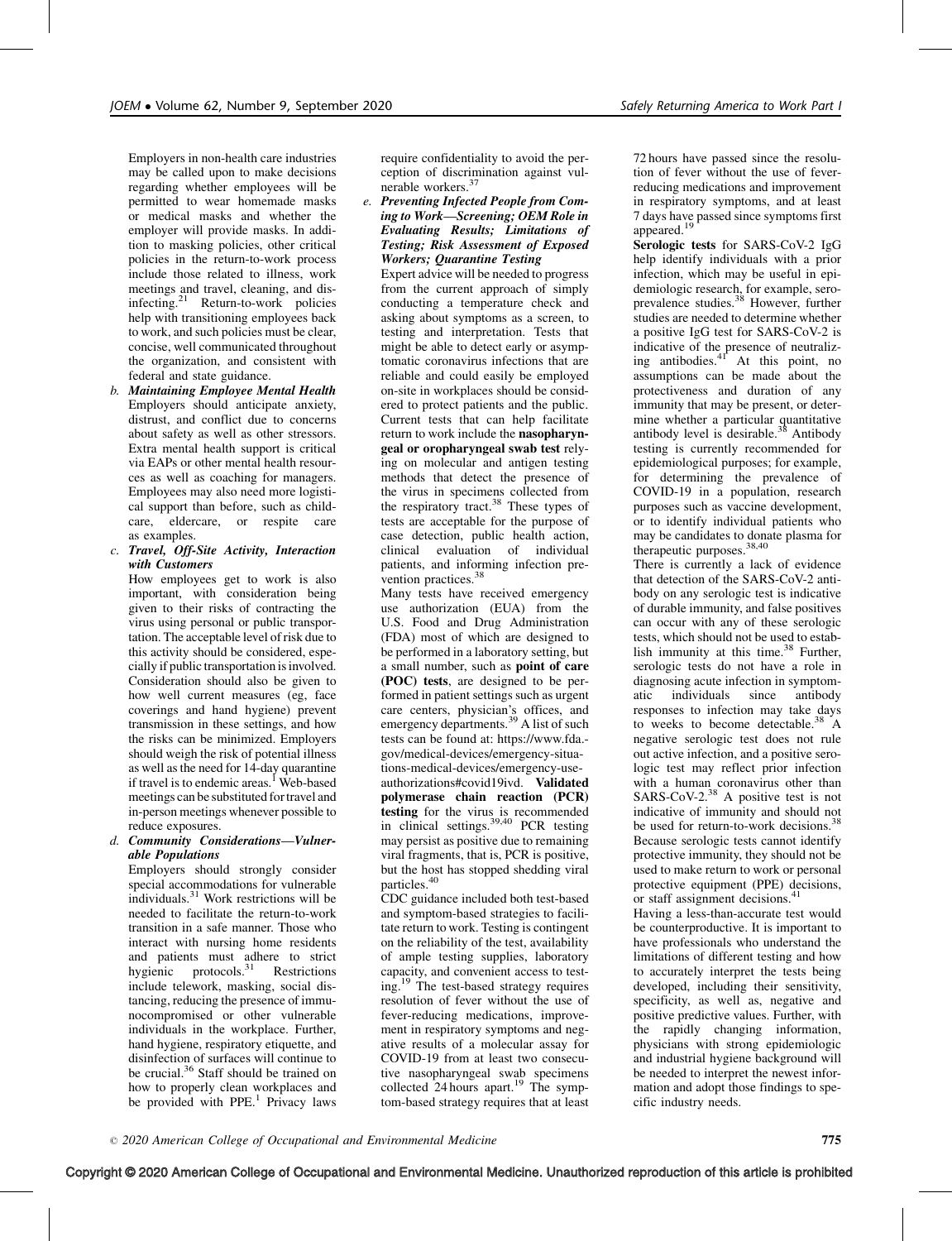Public health guidance documents suggest the importance of a risk assessment and a thoughtful approach to multiple dimensions of workplace safety. Employers need to start thinking about how to prepare their worksites and workforce. The pathway to reopening American businesses will be different for each industry, region of the country, and workforce, but useful and relevant general information is becoming available. Employers must contact their occupational health services and safety professionals and discuss plans with them.<sup>3</sup>

# AFTER OPENING: GRADUAL REOPENING STRATEGY; EVALUATION OF SUCCESS; ONGOING STRATEGIES; READJUSTMENT WHEN PROBLEMS OCCUR

### Communication

Some workers may be afraid, distrustful, or grieving; workers, unions, and regulatory authorities may want to know employers' COVID-19 protection plans. Employers may come under scrutiny. Communication is crucial during the challenges that lie ahead and employers must garner trust among employees as well as other stakeholders. The credibility, consistency, and timeliness of company policies, as well as strategy and actions, must be communicated effectively. It is critical that messaging is established to inform employees of ongoing safety and monitoring practices, key staff should be identified and involved in message development, including drafting, validating, updating, and periodically presenting this information to the workforce.<sup>42</sup> Company leadership should serve as a role model for the desired behavior and new responsibilities should be delegated and laid out regarding the obligations of specific individuals or teams, such as establishing points of contact for concerned employees, for supervisors who need support, for customers who have concerns or questions. Employers should also remember to lighten employees' loads of usual responsibilities. Teleworkers may feel isolated and under pressure and should be included in regular effective communications.

Employees should be informed in advance of what will be done to keep everyone safe if a worker develops the virus or tests positive. Educational materials on reducing spread and exposure outside of the workplace (eg, at home andin the general community) should be distributed. Further, this information should be communicated to contractors, customers, and the public. Employee concerns should be reported to HR and management. Oversight and continuous quality improvement conducted by OEM professionals is needed to identify

potential hazards and to mitigate and prevent new illness while maintaining employee confidentiality as much as possible.

# Specific Challenges with Reopening

The start date of any re-opening is likely to be driven by a combination of governmental decisions and private company leadership response to market behavior and other economic concerns. Today's technological and economic interconnections around the globe diminish the effectiveness of previous strategies that were effective when isolation was possible. Most likely, there will be a rolling return to normal with possible retrenchments if infection rates rise to unacceptable levels. There are various sectors of the economy outside of health care that have been closed and are now reopening, and guidance will need to be specific to the various industries. The sequence of businesses gradually restarting while minimizing exposure in the process of maintaining business viability and key functioning is ideal. Requirements are likely to differ significantly by business sector and type of operation, so an individualized approach is necessary. Now more than ever, companies need OEM professionals to help protect the workforce and contribute to operational planning. The companies keeping this core competency will emerge more robust, and there will be opportunities for smaller businesses to consult with local OEM professionals.

Implementation of safe work practices to limit COVID-19 exposure at work requires assessing risk and implementing a hierarchy of controls, that is, putting controls in place to ideally eliminate the risk or minimize worker exposure.<sup>3</sup> Thinking in terms of the hierarchy of controls, elimination could be considered as continued work from home where possible, ensuring that only essential workers are on the job or postponing certain work.<sup>43</sup> Substitution could be thought of as permitting work alone in a spare room or facilitating workers' use of individual cars rather than collective transportation. Engineering controls could refer to optimizing the effectiveness of building ventilation and filtration to ensure plenty of fresh air; indoor air quality will be important and monitoring with the potential for corrective actions key.3 Administration refers to de-densifying the workplace (eg, staggered shifts). PPE includes the use of masks, and will continue to be necessary.

The process of returning employees may vary by function (eg, key workers first, certain products, services, or processes first, etc.), shift or location, ability to social distance in the workspace, and availability of public transportation and childcare. Further, employees should be cross-trained to perform essential functions so that the workplace can operate even if crucial employees are absent.<sup>3</sup> It is important to provide additional training where necessary with special considerations if one's operation is relying on interim staff.<sup>3</sup> Also, work from home should be as ergonomically safe as possible, which may mean taking work equipment home temporarily such as a computer, monitor, keyboard, and chair.<sup>3</sup> Teleworkers should be provided with guidance on setting up a workstation that applies to proper ergonomics such as good posture and frequent movement.<sup>3</sup> Teleworkers will also need information technology (IT) support in terms of hardware and software.

Some countries are months ahead of the U.S. in terms of decreasing number of cases and reopening their economies; their experiences can give us a glimpse of how this might proceed.<sup>44</sup> Scientific studies continue to inform strategies to limit viral spread after people return to work with information emerging about virus transmission, the effectiveness of facial coverings, and tests for virus infection and immunity.45,46 As all of this knowledge evolves, governmental leaders are developing and refining policies for reopening workplaces.

# RTW AFTER COVID/PRESUMED COVID INFECTION: TESTING AND INTERPRETATION; RESTRICTIONS; ACCOMMODATIONS; WORK-RELATEDNESS OF COVID INFECTION

Testing results will impact when employees may return to work and due to viral shedding, for which clients they might be permitted to provide care, the need for a safe distance from coworkers, and the importance of proper masking procedures.<sup>19</sup>

Employees with high physical fitness needs pose certain challenges. Addressing the need for respirator use especially for those returning after coronavirus who may experience a change in lung function pose unique challenges as would jobs where being close would be difficult to avoid and where there may be resistance to using masks. $<sup>1</sup>$  An employer may prefer to</sup> rely on physical distancing only without masks in a non-high-risk employment situation, if appropriate and depending on federal, state and local rules. The dispersion in places where workers are physically working hard can be high given the likelihood that a larger amount of aerosols are projected.<sup>1</sup>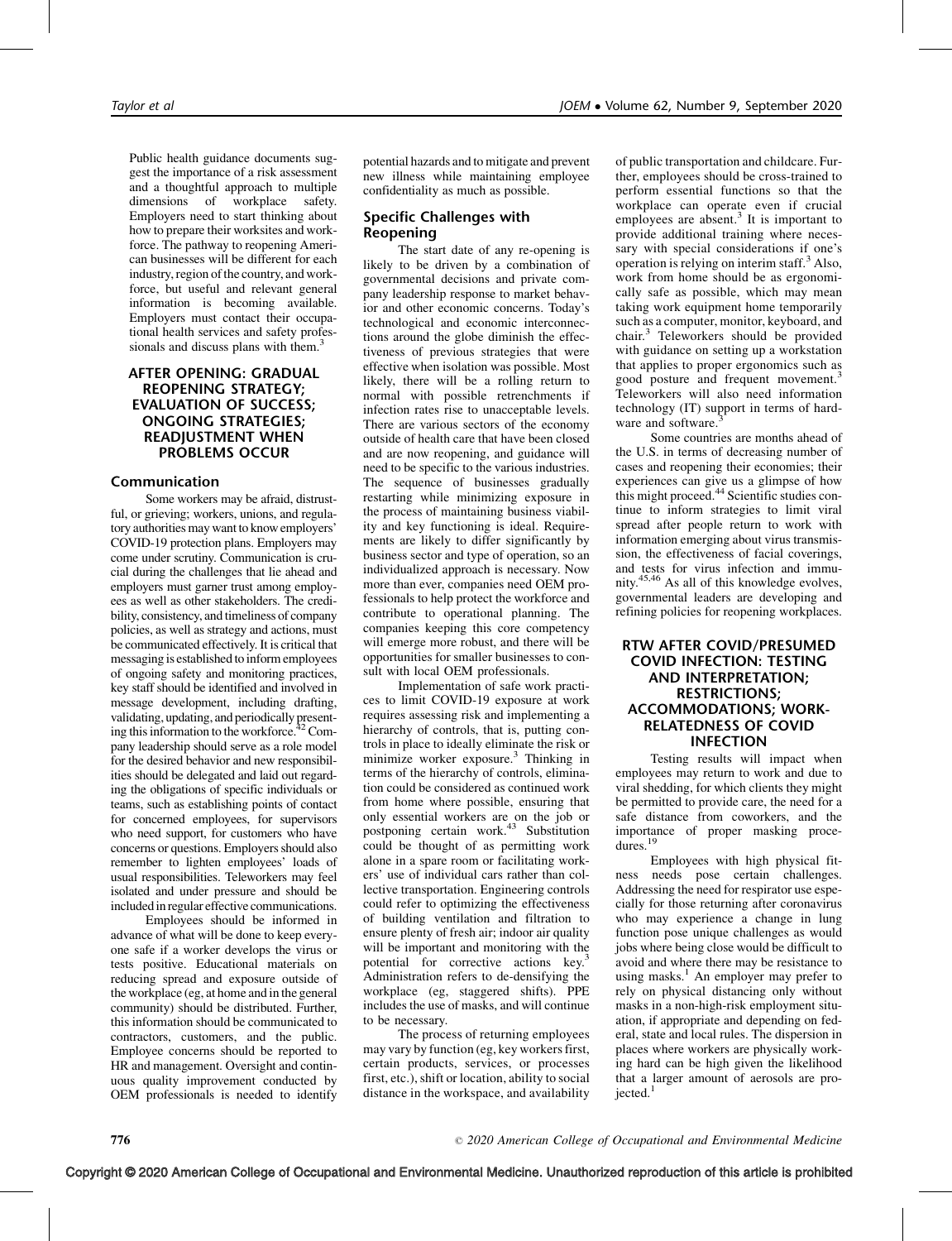Employers should avoid requiring a positive COVID-19 test result or a health care provider's note from sick employees to validate their illness, qualify for sick leave, or return to work. OEM professionals can help facilitate return to work in such instances. Caution is given to relying on employee self-reporting, which can be problematic without validation.

Confidentiality is crucial due to privacy laws and to avoid the perception of discrimination against vulnerable workers and those who are of disadvantaged socioeconomic status.<sup>37</sup> Nondiscriminatory policies may also be needed for persons with pregnancy, immunosuppression, those undergoing cancer treatment, or those with chronic disease. High-risk employees should be given special accommodations, should minimize face-to-face contact, maintain physical distance from others, and do telework when possible. While the emphasis should be on separating those with expected viral shedding from others, it is important to keep in mind that asymptomatic individuals may still pass the virus to others who may then develop symptoms.

Policies for return to work after recovering from COVID-19 infection or exposure to an infected person must be established. Employers must put procedures in place to follow if an employee develops COVID-19 infection or tests positive for the virus, which should include working with their OEM professional. Important considerations include quarantine and contact tracings. OEM professionals can further provide support in instances where workers say someone else is not social distancing, a healthy employee says someone else is symptomatic at work, someone calls out sick, or an employee says they have COVID-19 if someone is hospitalized or dies.

Employers should be prepared to address challenges such as what to do if the absenteeism rate rises above a threshold percent or if understaffing becomes an issue. Another challenge could occur if the union or employee organization expresses disagreement with an employer's plan or the local health department has issues with the operation.

# Work-Relatedness

Traditionally under workers' compensation, work-relatedness is established with a diagnosis by a treating physician, documented exposure, and evidence that the disease is related to the exposure. Because COVID-19 is a communityacquired illness, this is an evolving area and policies are likely to vary by state. To establish work-relatedness of COVID-19, the following are likely to be required: the disease can be established as a confirmed

case of symptomatic COVID-19 (either a positive test result or a physician diagnosis of presumptive COVID-19) as a result of a COVID-19 patient exposure, and the case involves medical treatment as well as days away from work. States will vary on how this is applied during the COVID-19 pandemic. It may not always be possible for first responders, police, or health care workers to identify the source patient they had contact with who had COVID-19. Some states may pass laws that there is a presumption of causation for certain workers, or judges may take into consideration specific workplace factors when deciding about work-relatedness. When the traditional workers' compensation criteria are not met in a case, referral to an OEM physician for discussion of the work-relatedness is recommended.

# INDUSTRY-SPECIFIC GUIDANCE

Different industries have different challenges in returning employees to work which are unique to them and OEM physicians understand how to interpret and apply guidance from federal and state authorities in these different settings.

# Criticality of Industry Functions

It has been proposed that in order to explore return-to-work challenges, industries be broken out in various ways, including by criticality of function. There are likely types of employment within varied industries that have similar risks and can be covered by similar/basic protocols. However, other job positions within unique or high-risk industries will require more specific protocols. All these protocols will vary over time as dependable tests and new information regarding the virus is revealed. Examples of other considerations include grouping industries by those that are remote such as maritime and oil fields, or those with open versus indoor work such as construction versus manufacturing. Employee populations for special consideration include those on oil drilling platforms, commercial maritime, cruise lines, airlines, and assembly lines with workforces working closely together.<sup>1</sup> The World Health Organization (WHO) acknowledged specific return-to-work challenges for workers in retail, offices, and warehouses.<sup>40</sup> Onsite COVID-19 services might include rapid, as well as, laboratory testing in addition to symptom or temperature screening.

In critical industries such as health care, the return-to-work procedures are consistent with CDC recommendations and help to mitigate staffing shortages. Some workers may return to work while still symptomatic within strict guidelines, for example, as it pertains to masking, while

in certain industries, they may not. An employee with persistent respiratory issues following illness may be able to telework or return to a desk job if he or she is no longer infectious, while an employee in a heavyduty job such as firefighting may need more recovery time.

# Industry-Specific Guidance

Some changes impacting the workforce may be permanent. More employees working at home and less office space, decreased sales in certain industries and increase in others, increased reliance on delivery services, telehealth, and physical contact becoming less acceptable in the workplace to name a few.

As the pandemic further evolves, additional important considerations include indicators that will be monitored to know how well current procedures are working, or if temporary changes are needed, as well as the threshold or indicator needed to relax social distancing at work. Part 2 of this document will delve into industry-specific guidance in more detail. Apart from health care, specific industries to be highlighted include those at considerable risk of contracting COVID-19, such as residential and home care, workers involved in the food supply, utilities and waste management, public safety, transportation, and maintenance workers. Other important considerations include education, hair care, prisons, funeral homes, animal handlers, manufacturing, mining, construction, maritime, energy, retail, warehouses, and offices.

Specific tools are emerging to assist companies in developing return-to-work plans. These tools include:

- How to Help Your Company Develop a Complete COVID-19 Return-to-Work Plan. Available at: [https://www.allthing](https://www.allthingsadmin.com/covid-19-return-to-work-plan/)[sadmin.com/covid-19-return-to-work](https://www.allthingsadmin.com/covid-19-return-to-work-plan/) $plan/247$  $plan/247$
- Navigating the Future of the Workplace. A resource for shaping workplaces in the future available at: [https://www.we](https://www.wework.com/info/navigating-the-future-of-the-workplace?campaign_sfid=7012I000001hyVBQAY)[work.com/info/navigating-the-future](https://www.wework.com/info/navigating-the-future-of-the-workplace?campaign_sfid=7012I000001hyVBQAY)[of-the-workplace?campaign\\_sfi](https://www.wework.com/info/navigating-the-future-of-the-workplace?campaign_sfid=7012I000001hyVBQAY)d=7012I000001hyVBOAY.
- - Toolkit for Reopening the Office and Getting Back to Work. Industry-specific guidance advising employers on getting started, who should come back to work first, the importance of implementing flexible work schedules, preparing the workplace and the workforce. Available at: [https://www.backtoworktoolkit.](https://www.backtoworktoolkit.com/)  $com/$ ).<sup>49</sup>
- COVID-19: Back to the Workplace Adapting Workplaces and Protecting Workers. Industry-specific guidance from the European Agency for Safety and Health at Work's (EU-OSHA).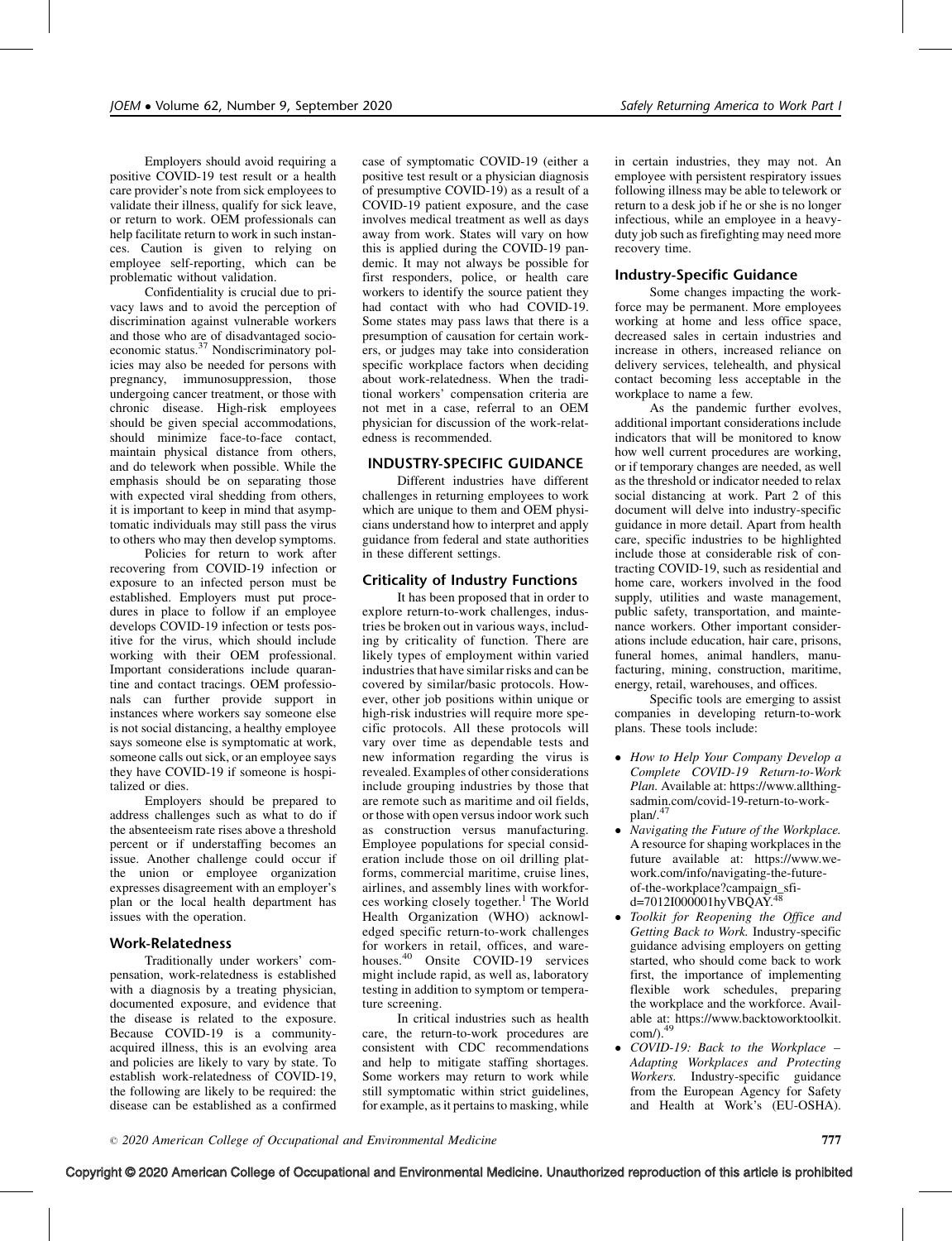Available at: ([https://osha.europa.eu/en/](https://osha.europa.eu/en/publications/covid-19-back-workplace-adapting-workplaces-and-protecting-workers/view) [publications/covid-19-back-workplace](https://osha.europa.eu/en/publications/covid-19-back-workplace-adapting-workplaces-and-protecting-workers/view)[adapting-workplaces-and-protecting](https://osha.europa.eu/en/publications/covid-19-back-workplace-adapting-workplaces-and-protecting-workers/view)[workers/view](https://osha.europa.eu/en/publications/covid-19-back-workplace-adapting-workplaces-and-protecting-workers/view)).

Health care workers are critical and on the frontlines, and CDC provided ongoing guidance regarding return to work following COVID-19 illness.<sup>19</sup> Providers may find state-by-state specific regulations regarding masks and screening at [https://](https://www.littler.com/publication-press/publication/facing-your-face-mask-duties-list-statewide-orders) [www.littler.com/publication-press/publica](https://www.littler.com/publication-press/publication/facing-your-face-mask-duties-list-statewide-orders)[tion/facing-your-face-mask-duties-list](https://www.littler.com/publication-press/publication/facing-your-face-mask-duties-list-statewide-orders)[statewide-orders](https://www.littler.com/publication-press/publication/facing-your-face-mask-duties-list-statewide-orders) and [https://www.littler.](https://www.littler.com/publication-press/publication/wont-hurt-bit-employee-temperature-and-health-screenings-list) [com/publication-press/publication/wont](https://www.littler.com/publication-press/publication/wont-hurt-bit-employee-temperature-and-health-screenings-list)[hurt-bit-employee-temperature-and-health](https://www.littler.com/publication-press/publication/wont-hurt-bit-employee-temperature-and-health-screenings-list)[screenings-list.](https://www.littler.com/publication-press/publication/wont-hurt-bit-employee-temperature-and-health-screenings-list)

It is envisioned that many changes related to policies, workplace design, and employee relations made in the wake of this COVID-19 pandemic may be here to stay. Future workplaces will evolve to become more people-friendly out of this experience, and OEM professionals will have a crucial role in shaping the future of the workplace. Due to their unique skillset, OEM physicians understand the challenges in different industries, organizational behavior as well as the challenges imposed by communicable diseases and are poised to facilitate return-to-work procedures and should be sought out by employers to facilitate the safe return of employees through evaluation, testing, work modifications and implementation of appropriate policies. Ongoing discussions, review of additional general and industry-specific resources, and consultation with OEM professionals will help employers navigate the return to work challenges that lay ahead.

# **CONCLUSION**

As the reopening of businesses is underway, employers will need to facilitate the safe return of employees through evaluation, testing, work modifications, and development of appropriate workplace policies. There will be unique challenges along the way as no one approach will be ideal for all workplaces and industries. OEM physicians have the skills needed to help employers determine which specific strategies will make their workplaces safer going forward.

# ACKNOWLEDGMENTS

The authors would like to thank the following reviewers for their contributions to this document: Melissa A. Bean, DO, MPH, MBA, FACOEM; Andrew Phillips, MD; Robert Fleigelman, MD, FACOEM; Douglas W. Martin, MD, FAADEP, FAAFP, FACOEM; and Robert Bourgeois, MD, MPH, FACOEM. In addition, this document would not have been made possible without the support of the ACOEM Return to Work (RTW) Work Group, the members of which are: Tanisha Taylor, MD, MPH, MBA, FACOEM (chair); Kathryn Mueller, MD, MPH, FACOEM; Rupali Das, MD, MPH, FACOEM; Robert Blink, MD, MPH, FACOEM; Jennifer Christian, MD, MPH, FACOEM; Glenn Pransky, MD, FACOEM; Leslie Israel, DO, MPH, FACOEM; Robert Orford, MD, MPH, MS, FACOEM; Beth Baker, MD, MPH, FACOEM; and Robert Bourgeois, MD, MPH, FACOEM.

### REFERENCES

- 1. American College of Occupational and Environmental Medicine. ACOEM Practice Guidelines: Coronavirus (COVID-19). MDGuidelines. Available at: [https://info.mdguidelines.com/](https://info.mdguidelines.com/covid-19) [covid-19. Accessed May 8, 2020.](https://info.mdguidelines.com/covid-19)
- 2. Talmage J, Melhorn J, Hyman M. AMA Guides to the Evaluation of Work Ability and Return to Work. 2nd ed. Chicago, Ill: American Medical Association; 2011.
- 3. European Agency for Safety and Health at Work. COVID-19: Back to the Workplace. Adapting Workplaces and Protecting Workers. 2020. Available at: [https://osha.europa.eu/en/](https://osha.europa.eu/en/publications/covid-19-back-workplace-adapting-workplaces-and-protecting-workers/view) [publications/covid-19-back-workplace-adapt](https://osha.europa.eu/en/publications/covid-19-back-workplace-adapting-workplaces-and-protecting-workers/view)[ing-workplaces-and-protecting-workers/view.](https://osha.europa.eu/en/publications/covid-19-back-workplace-adapting-workplaces-and-protecting-workers/view) [Accessed July 17, 2020.](https://osha.europa.eu/en/publications/covid-19-back-workplace-adapting-workplaces-and-protecting-workers/view)
- 4. Gotleib S, Rivers C, McClellan M, Silvis L, Watson C. National coronavirus response: A road map to reopening. AEI. 2020. Available<br>at https://www.aei.org/reseaerch-products/ https://www.aei.org/reseaerch-products/ [report/national-coronavirus-response-a-road](https://www.aei.org/reseaerch-products/report/national-coronavirus-response-a-road-map-to-reopening/)[map-to-reopening/. Accessed July 17, 2020.](https://www.aei.org/reseaerch-products/report/national-coronavirus-response-a-road-map-to-reopening/)
- 5. Apple and Google partner on COVID-19 contact tracing technology. April 10, 2020. Available at: [https://www.apple.com/newsroom/2020/04/](https://www.apple.com/newsroom/2020/04/apple-and-google-partner-on-covid-19-contact-tracing-technology/) [apple-and-google-partner-on-covid-19-contact](https://www.apple.com/newsroom/2020/04/apple-and-google-partner-on-covid-19-contact-tracing-technology/)[tracing-technology/. Accessed July 17, 2020.](https://www.apple.com/newsroom/2020/04/apple-and-google-partner-on-covid-19-contact-tracing-technology/)
- 6. Centers for Disease Control and Prevention. Symptoms of Coronavirus. 2020. Available at: [https://www.cdc.gov/coronavirus/2019-ncov/](https://www.cdc.gov/coronavirus/2019-ncov/symptoms-testing/symptoms.html) [symptoms-testing/symptoms.html. Accessed](https://www.cdc.gov/coronavirus/2019-ncov/symptoms-testing/symptoms.html) [July 17, 2020.](https://www.cdc.gov/coronavirus/2019-ncov/symptoms-testing/symptoms.html)
- 7. Occupational Safety and Health. CDC Announces Six New COVID19 Symptoms. 2020. Available at: [https://ohsonline.com/articles/2020/04/](https://ohsonline.com/articles/2020/04/30/cdc-announces-six-new-covid19-symptoms.aspx) [30/cdc-announces-six-new-covid19-symptoms.](https://ohsonline.com/articles/2020/04/30/cdc-announces-six-new-covid19-symptoms.aspx) [aspx. Accessed July 17, 2020.](https://ohsonline.com/articles/2020/04/30/cdc-announces-six-new-covid19-symptoms.aspx)
- 8. Hu Z, Song C, Xu C, et al. Clinical characteristics of 24 asymptomatic infections with COVID-19 screened among close contacts in Nanjing, China. Sci China Life Sci. 2020;63:706–711.
- 9. Sun P, Lu X, Xu C, Sun W, Pan B. Understanding of COVID-19 based on current evidence. J Med Virol. 2020. Available at: [https://onlineli](https://onlinelibrary.wiley.com/doi/full/10.1002/jmv.25722)[brary.wiley.com/doi/full/10.1002/jmv.25722](https://onlinelibrary.wiley.com/doi/full/10.1002/jmv.25722) Accessed July 17, 2020.
- 10. Velavan T, Meyer C. The COVID-19 epidemic. Trop Med Int Health. 2020;25:278–280.
- 11. Wadman M, Couzin-Frankel J, Kaiser J, Matacic C. How does coronavirus kill? Clinicians trace a ferocious rampage through the body, from brain to toes. April 17, 2020. Available at: [https://www.sciencemag.org/news/2020/04/](https://www.sciencemag.org/news/2020/04/how-does-coronavirus-kill-clinicians-trace-ferocious-rampage-through-body-brain-toes%23) [how-does-coronavirus-kill-clinicians-trace](https://www.sciencemag.org/news/2020/04/how-does-coronavirus-kill-clinicians-trace-ferocious-rampage-through-body-brain-toes%23)[ferocious-rampage-through-body-brain-toes#.](https://www.sciencemag.org/news/2020/04/how-does-coronavirus-kill-clinicians-trace-ferocious-rampage-through-body-brain-toes%23) Science[. Accessed July 17, 2020.](https://www.sciencemag.org/news/2020/04/how-does-coronavirus-kill-clinicians-trace-ferocious-rampage-through-body-brain-toes%23)
- 12. Hamouche S. COVID-19 and employees' mental health: stressors, moderators and agenda for organizational actions. 2020. Available at: [https://doi.org/10.35241/emeraldo](https://doi.org/10.35241/emeraldopenres.13550)[penres.13550. Accessed July 17, 2020.](https://doi.org/10.35241/emeraldopenres.13550)
- 13. Carrington L. A Qualitative Phenomenological Study of Employee Perceptions of the Impact of

Layoffs. 2016. Available at: https://scholar-<br>works.waldenu.edu/dissertations. Accessed works.waldenu.edu/dissertations. [July 17, 2020.](https://scholarworks.waldenu.edu/dissertations)

- 14. Li S, Wang Y, Xue J, Zhao N, Zhu T. The impact of COVID-19 epidemic declaration on psychological consequences: a study on active weibo users. Int  $J$  Environ Res Public Health. 2020;17:2032.
- 15. Tan W, Hao F, McIntyre RS, et al. Is returning to work during the COVID-19 pandemic stressful? A study on immediate mental health status and psychoneuroimmunity prevention measures of Chinese workforce. Brain Behav Immun. 2020;S0889-1591:30603–30606.
- 16. Ho CS, Chee CY, Ho RC. Mental health strategies to combat the psychological impact of COVID-19 beyond paranoia and panic. Ann Acad Med Singapore. 2020;49:155–160.
- 17. Deloitte. COVID-19: Practical Workforce Strategies That Put Your People First. 2020. Available at: [https://www2.deloitte.com/global/en/](https://www2.deloitte.com/global/en/pages/about-deloitte/articles/practical-workforce-strategies-that-put-your-people-first.html?nc=1) [pages/about-deloitte/articles/practical-work](https://www2.deloitte.com/global/en/pages/about-deloitte/articles/practical-workforce-strategies-that-put-your-people-first.html?nc=1)[force-strategies-that-put-your-people](https://www2.deloitte.com/global/en/pages/about-deloitte/articles/practical-workforce-strategies-that-put-your-people-first.html?nc=1)[first.html?nc=1. Accessed July 17, 2020.](https://www2.deloitte.com/global/en/pages/about-deloitte/articles/practical-workforce-strategies-that-put-your-people-first.html?nc=1)
- 18. Occupational Safety and Health Administration (OSHA). Guidance on Preparing Workplaces for COVID-19. 2020. Available at: [https://](https://www.osha.gov/Publications/OSHA3990.pdf) [www.osha.gov/Publications/OSHA3990.pdf.](https://www.osha.gov/Publications/OSHA3990.pdf) [Accessed July 17, 2020.](https://www.osha.gov/Publications/OSHA3990.pdf)
- 19. Centers for Disease Control and Prevention (CDC). Criteria for Return to Work for Healthcare Personnel with Confirmed or Suspected COVID-19 (Interim Guidance). 2020. Available at: [https://](https://www.cdc.gov/coronavirus/2019-ncov/hcp/return-to-work.html) [www.cdc.gov/coronavirus/2019-ncov/hcp/return](https://www.cdc.gov/coronavirus/2019-ncov/hcp/return-to-work.html)[to-work.html. Accessed July 17, 2020.](https://www.cdc.gov/coronavirus/2019-ncov/hcp/return-to-work.html)
- 20. Centers for Disease Control and Prevention. Strategies to Mitigate Healthcare Personnel Staffing Shortages. 2020. Available at: [https://](https://www.cdc.gov/coronavirus/2019-ncov/hcp/mitigating-staff-shortages.html) [www.cdc.gov/coronavirus/2019-ncov/hcp/mitigat](https://www.cdc.gov/coronavirus/2019-ncov/hcp/mitigating-staff-shortages.html)[ing-staff-shortages.html. Accessed July 17, 2020.](https://www.cdc.gov/coronavirus/2019-ncov/hcp/mitigating-staff-shortages.html)
- 21. Centers for Disease Control and Prevention. Interim Guidance for Businesses and Employers Responding to Coronavirus Disease 2019 (COVID-19). May 2020. Available at: [https://](https://www.cdc.gov/coronavirus/2019-ncov/community/guidance-business-response.html) [www.cdc.gov/coronavirus/2019-ncov/commu](https://www.cdc.gov/coronavirus/2019-ncov/community/guidance-business-response.html)[nity/guidance-business-response.html.](https://www.cdc.gov/coronavirus/2019-ncov/community/guidance-business-response.html) [Accessed July 17, 2020.](https://www.cdc.gov/coronavirus/2019-ncov/community/guidance-business-response.html)
- 22. Centers for Disease Control and Prevention. Interim U.S. Guidance for Risk Assessment and Public Health Management of Healthcare Personnel with Potential Exposure in a Healthcare Setting to Patients with Coronavirus Disease  $2019$  (COVID-19). 2020. Available at: [https://www.cdc.gov/coronavirus/2019-ncov/](https://www.cdc.gov/coronavirus/2019-ncov/hcp/guidance-risk-assesment-hcp.html) [hcp/guidance-risk-assesment-hcp.html.](https://www.cdc.gov/coronavirus/2019-ncov/hcp/guidance-risk-assesment-hcp.html) [Accessed July 17, 2020.](https://www.cdc.gov/coronavirus/2019-ncov/hcp/guidance-risk-assesment-hcp.html)
- 23. OSHA. Hazard Recognition. Available at: [https://www.osha.gov/SLTC/covid-19/hazard](https://www.osha.gov/SLTC/covid-19/hazardrecognition.html%23risk_classification)[recognition.html#risk\\_classification. Accessed](https://www.osha.gov/SLTC/covid-19/hazardrecognition.html%23risk_classification) [July 17, 2020.](https://www.osha.gov/SLTC/covid-19/hazardrecognition.html%23risk_classification)
- 24. UCSF Department of Medicine Grand Rounds. 4/13/2020. Available at: [https://www.youtube.](https://www.youtube.com/watch?v=04qsevCINhs%26feature=youtu.be%26utm_source=EpiBio+External%26utm_campaign=97b373c9ce-EMAIL_CAMPAIGN_2020_03_17_10_09_COPY_01%26utm_medium=email%26utm_term=0_8b45b8e22e-97b373c9ce-274918245) [com/watch?v=04qsevCINhs&feature=youtu.](https://www.youtube.com/watch?v=04qsevCINhs%26feature=youtu.be%26utm_source=EpiBio+External%26utm_campaign=97b373c9ce-EMAIL_CAMPAIGN_2020_03_17_10_09_COPY_01%26utm_medium=email%26utm_term=0_8b45b8e22e-97b373c9ce-274918245) [be&utm\\_source=EpiBio+External&utm\\_cam](https://www.youtube.com/watch?v=04qsevCINhs%26feature=youtu.be%26utm_source=EpiBio+External%26utm_campaign=97b373c9ce-EMAIL_CAMPAIGN_2020_03_17_10_09_COPY_01%26utm_medium=email%26utm_term=0_8b45b8e22e-97b373c9ce-274918245)[paign=97b373c9ce-EMAIL\\_CAM-](https://www.youtube.com/watch?v=04qsevCINhs%26feature=youtu.be%26utm_source=EpiBio+External%26utm_campaign=97b373c9ce-EMAIL_CAMPAIGN_2020_03_17_10_09_COPY_01%26utm_medium=email%26utm_term=0_8b45b8e22e-97b373c9ce-274918245)[PAIGN\\_2020\\_03\\_17\\_10\\_09\\_CO-](https://www.youtube.com/watch?v=04qsevCINhs%26feature=youtu.be%26utm_source=EpiBio+External%26utm_campaign=97b373c9ce-EMAIL_CAMPAIGN_2020_03_17_10_09_COPY_01%26utm_medium=email%26utm_term=0_8b45b8e22e-97b373c9ce-274918245)[PY\\_01&utm\\_medium=email&utm\\_](https://www.youtube.com/watch?v=04qsevCINhs%26feature=youtu.be%26utm_source=EpiBio+External%26utm_campaign=97b373c9ce-EMAIL_CAMPAIGN_2020_03_17_10_09_COPY_01%26utm_medium=email%26utm_term=0_8b45b8e22e-97b373c9ce-274918245) [term=0\\_8b45b8e22e-97b373c9ce-274918245.](https://www.youtube.com/watch?v=04qsevCINhs%26feature=youtu.be%26utm_source=EpiBio+External%26utm_campaign=97b373c9ce-EMAIL_CAMPAIGN_2020_03_17_10_09_COPY_01%26utm_medium=email%26utm_term=0_8b45b8e22e-97b373c9ce-274918245) [Accessed July 17, 2020.](https://www.youtube.com/watch?v=04qsevCINhs%26feature=youtu.be%26utm_source=EpiBio+External%26utm_campaign=97b373c9ce-EMAIL_CAMPAIGN_2020_03_17_10_09_COPY_01%26utm_medium=email%26utm_term=0_8b45b8e22e-97b373c9ce-274918245)
- 25. CMS. Medicare Telemedicine Health Care Provider Fact Sheet. Available at: [https://](https://www.cms.gov/newsroom/fact-sheets/medicare-telemedicine-health-care-provider-fact-sheet) [www.cms.gov/newsroom/fact-sheets/medicare](https://www.cms.gov/newsroom/fact-sheets/medicare-telemedicine-health-care-provider-fact-sheet)[telemedicine-health-care-provider-fact-sheet.](https://www.cms.gov/newsroom/fact-sheets/medicare-telemedicine-health-care-provider-fact-sheet) [Accessed March 17, 2020.](https://www.cms.gov/newsroom/fact-sheets/medicare-telemedicine-health-care-provider-fact-sheet)
- 26. Esola L. COVID-19 puts telemedicine in comp on fast track. Available at: [https://www.busines](https://www.businessinsurance.com/article/20200415/NEWS06/912334040/COVID-19-puts-telemedicine-in-comp-on-fast-track-coronavirus)[sinsurance.com/article/20200415/NEWS06/](https://www.businessinsurance.com/article/20200415/NEWS06/912334040/COVID-19-puts-telemedicine-in-comp-on-fast-track-coronavirus) [912334040/COVID-19-puts-telemedicine-in-](https://www.businessinsurance.com/article/20200415/NEWS06/912334040/COVID-19-puts-telemedicine-in-comp-on-fast-track-coronavirus)